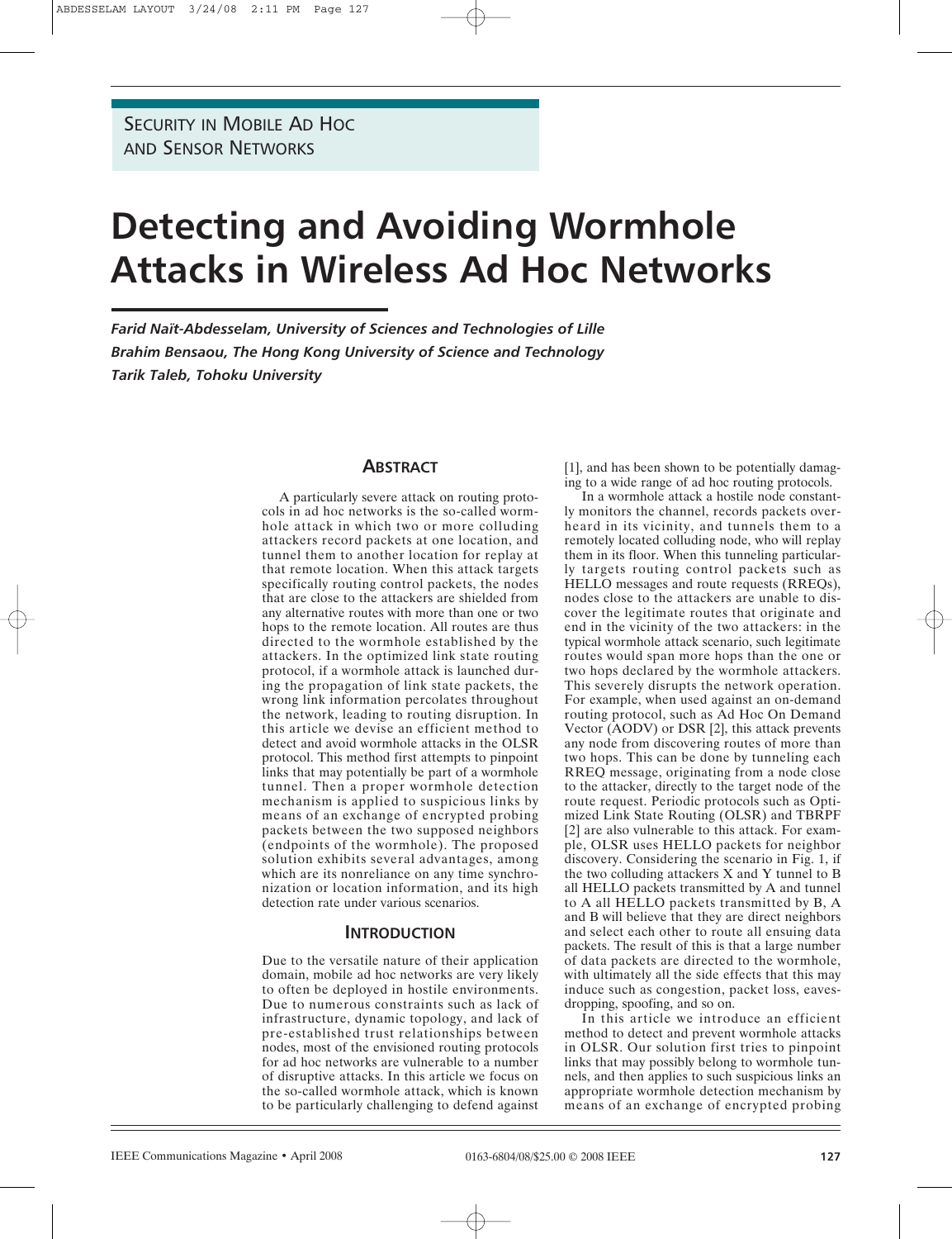

**■ Figure 1.** *Wormhole attack model.*

packets between the two supposed neighbors (endpoints of the wormhole) to distinguish between wormhole links and other legitimate ones. Our solution has several advantages among which is its nonreliance on any time synchronization or location information.

The remainder of this article is organized as follows. We present some related work on the wormhole attack problem in ad hoc networks. We describe the features of the wormhole attack and how it works in OLSR. We present our method to detect suspicious links and wormhole tunnels in OLSR. Some simulation results are given to characterize the performance of our proposed method. We finally draw our conclusions.

# **RELATED WORK**

Several approaches have been developed to defend against wormhole attacks in mobile ad hoc networks. In [1] packet leashes are used to protect reactive routing protocols against wormhole attacks. A leash is defined as any information appended to a packet to restrict the maximum transmission distance of the packet. Two kinds of leashes have been proposed: *geographical* and *temporal*. In the geographical leash, the sender appends its location and the sending time to a packet. Based on this information, the receiving node computes an upper bound on the distance to the sender. This solution in fact requires location information and coarse synchronization of all nodes in the network. In the temporal leash, the sender appends the sending time to the packet, and the receiving node computes a traveling distance of that packet assuming propagation at the speed of light, and using the difference between the packet sending time and packet receiving time. This solution requires fine-grained synchronization among all nodes. In [3] directional antennas are used to prevent against wormhole attacks. Each node in the network shares a secret key with every other node and broadcasts HELLO messages to discover its neighbors using directional antennas in each direction.

The SECTOR protocol [4] presents a countermeasure against wormhole attacks by allowing nodes to prove their encounters with other nodes. However, several hypotheses are needed for this protocol to work correctly. Among these are the necessity for coarse synchronization, the ability of nodes to measure their local timing with nanosecond precision, the pre-establishment of security associations between each pair of nodes, and the presence of a central authority that controls the network membership.

So-called disjoint-path-based approaches have been adopted recently. In [5] a statistical approach based on multipath routing is proposed. This approach uses the relative frequency of each link when discovering routes within the network. The main idea beneath this approach resides in the fact that the relative frequency of a link which is part of a wormhole tunnel is much higher than other normal links.

In [6] the proposed DelPHI protocol allows a sender to observe the delays associated with the different paths to a receiver. Therefore, a sender can check whether there are any malicious nodes sitting along its paths to a receiver trying to launch wormhole attacks. The obtained delays and hop count information of some disjoint paths are used to decide whether a certain path among these disjoint paths is under a wormhole attack.

There are also some other methods proposed in the literature [7–9] to defend against wormhole attacks. However, most of these methods require fine-grained time synchronization between nodes in the network or special hardware to prevent against the wormhole attack.

## **ATTACK MODEL**

## **DESCRIPTION OF WORMHOLE ATTACKS**

A wormhole attack is composed of two attackers and a wormhole tunnel. To establish a wormhole attack, attackers create a direct link, referred to as a *wormhole tunnel*, between them. Wormhole tunnels can be established by means of a wired link, a high-quality wireless out-of-band link, or a logical link via packet encapsulation. After building a wormhole tunnel, one attacker receives and copies packets from its neighbors and forwards them to the other colluding attacker through the wormhole tunnel. This latter node receives these tunneled packets and replays them into the network in its vicinity. In a wormhole attack using a wired link or a high-quality wireless out-ofband link, attackers are directly linked to each other, so they can communicate swiftly. However, they need special hardware to support such communication. On the other hand, a wormhole using packet encapsulation is relatively much slower, but it can be launched easily since it does not need any special hardware or special routing protocols.

## **WORMHOLE ATTACK IN OLSR**

Since a wormhole attack can heavily affect topology construction, it may be lethal to many ad hoc routing protocols, especially proactive routing protocols such as OLSR, which periodically exchange control packets for neighbor discovery and topology construction. Figure 1 depicts an ad hoc network including a wormhole tunnel. When node A broadcasts its HELLO message,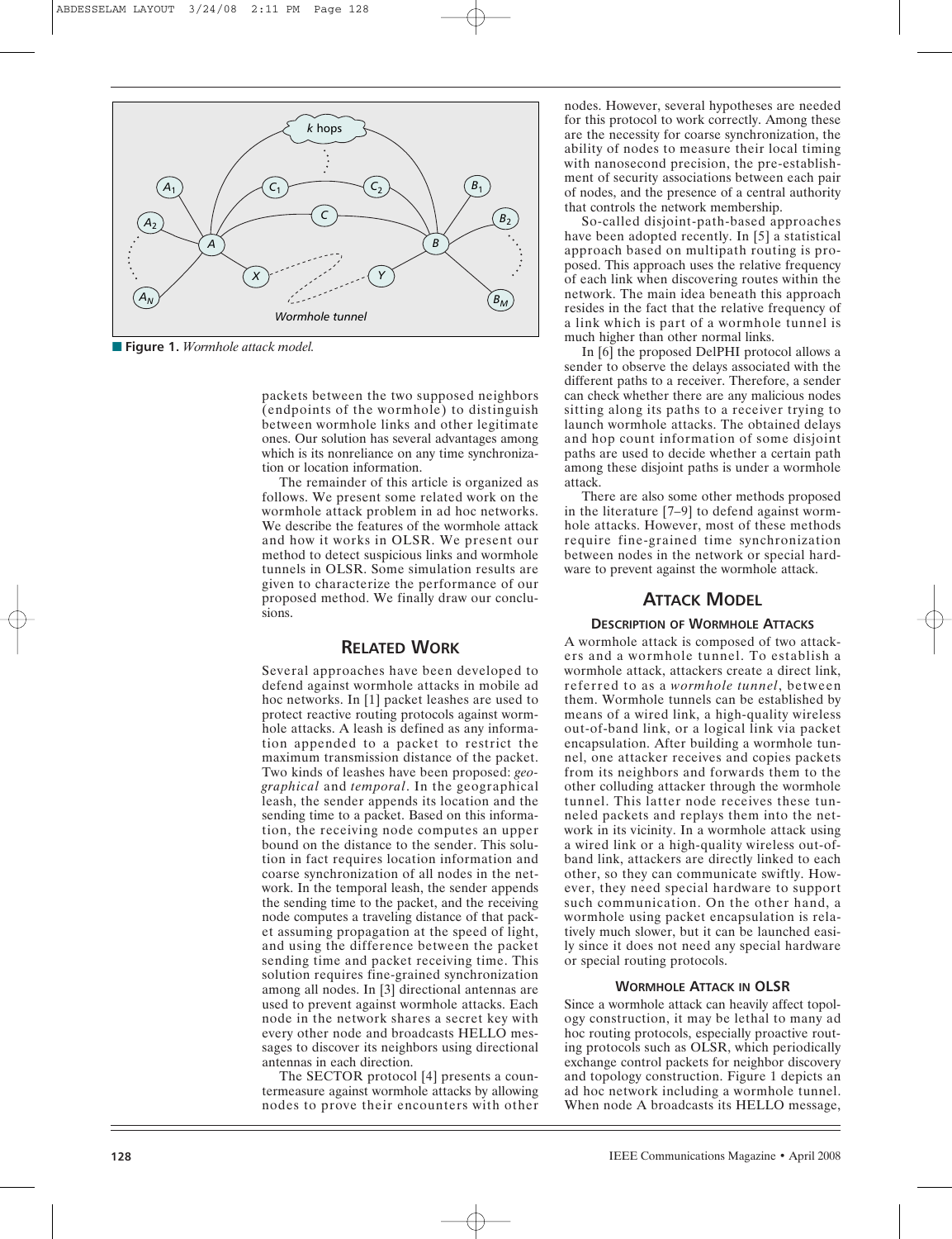node X (an attacker) copies this HELLO message and tunnels it to node Y (the colluding attacker) through the constructed wormhole. Y receives A's HELLO message and replays it in its floor. When node B receives the replayed HELLO message, B deems node A to be its one-hop neighbor. Following a similar procedure, node A may be brought to assume node B to be its one-hop neighbor. After a certain time, a symmetric link can be established between A and B according to the OLSR mechanism. Once this spoofed symmetric link is established, A and B are very likely to choose each others as multipoint relays (MPRs), which then leads to an exchange of some topology control (TC) messages and data packets through the wormhole tunnel. In our example of Fig. 1, B can reach A's one-hop neighbors, which are part of B's twohop neighbors, only through A. Therefore, B has to select A as its MPR to reach A's one-hop neighbors. Although there are other routes to A and A's one-hop neighbors, because of the wormhole, other routes are certainly more than two hops long. Moreover, in OLSR only MPR nodes can forward TC messages, so selecting MPRs that forward flawed topology information will result in the spread of incorrect topology information throughout the network. This leads to routing disruption and ultimately results in significant performance degradation of the ad hoc network as a whole.

# **DETECTING WORMHOLE ATTACKS**

In this section we describe our proposed method for detecting and preventing wormhole attacks against OLSR. In our approach the nodes first try to detect links suspected to be part of a wormhole. They then try to ascertain such information through a judicious exchange of newly defined control packets.

#### **DETECTING SUSPICIOUS LINKS**

In OLSR each node periodically broadcasts a HELLO message to discover its own one-hop neighbors. Upon reception of a HELLO message, a node regards the originator of the HELLO message as a neighbor. However, in a wormhole attack this HELLO message can be replayed from afar (more than one hop away). While this operation does not compromise any nodes, it can give wrong information to the underlying routing protocol and may ultimately cause its failure in finding adequate routes. Two nodes are regarded as neighbors if and only if they are within transmission range of each other.

In our proposed approach we first detect network links with high probability to be involved in a wormhole attack. One commonly accepted and invoked representative feature of wormhole attacks consists of relatively longer packet latency than the normal wireless propagation latency on a single hop. This is typically because, in a wormhole attack, many other multihop routes are channeled to the wormhole. The load on the single route increases, leading to typically longer queuing delays in the wormhole. Nevertheless, this is not a sufficient condition for the existence of a wormhole, because packet transmission is affected by various factors like congestion and intranodal processing. So delay alone may lead to false identification of wormholes. Instead, in our approach links that experience long delays are treated as suspicious links. As such, wormhole verification must be performed only on such suspicious links.

To infer suspicious links, we define two new control packets for the OLSR protocol: HEL-LO*req* and HELLO*rep*. The HELLO*req* message supersedes the standard HELLO message in OLSR, and depending on the option used, it can bear one of two meanings. In the standard option it functions as the original message. In another option a node uses the HELLO message to request an explicit reply from its neighbors. In this option, upon receiving a HELLO*req* message, the neighbors must respond with a HEL-LO*rep* message. HELLO*req* and HELLO*rep* have exactly the same format, and the three packet types (standard HELLO, HELLO*req*, and HEL- $LO_{rep}$ ) are distinguished by using two of the unused bits in the original message.

After each *N* standard HELLO message transmissions, a node must send one HELLO*req* message (requesting thereby explicit HELLO replies from its neighbors) and set an expiry *timeout* for the transmitted HELLO*req*. The value of *N* can be adjusted according to the desired security level. If the application needs a high security level and has to detect launched attackers rapidly, *N* should be set to an adequately small value.

When a node receives a HELLO*req*, it records the sender's address *i* and the time  $\Delta$ *i* left until it is scheduled to send its next HELLO message. The default HELLO message transmission interval is 2 s in OLSR [2]. To avoid overloading the network with too many HELLO replies, a receiver delays the replies of multiple requests until it is scheduled to send its normal HELLO message, and piggybacks the replies to this HELLO message. For each piggybacked reply, the node attaches the recorded address of the sender of the corresponding HELLO*req* and the respective values of  $\Delta_i$ . Figure 2 shows an example of a timing diagram where a HELLO*rep* aggregates replies of three previously received HELLO*req* messages.

When a node receives a HELLO*rep*, it checks whether this HELLO*rep* contains information related to any of its outstanding requests. If there is no information about its previous requests, the node treats the received HELLO*rep* as any normal HELLO message. Otherwise, the node checks the HELLO*rep*'s arrival time to see whether the HELLO*rep* has arrived within its scheduled timeout interval while taking into account the corresponding delay ∆*<sup>i</sup>* incurred at the receiver. If HELLO*rep* arrives within its timeout, the originator ranks the link between itself and the node that sent HELLO*rep* as proven safe. In this case the originator updates its data on the neighbor relationship with that node and neighbors advertisement from that node (see [2] for the details). If HELLO*rep* does not arrive within its scheduled timeout, the originator ranks the link between itself and the node that has sent the HELLO*rep* as suspicious and stops communicating with that node until the end of the wormhole verification procedure.

*Delay, alone, may lead to false identification of wormholes. Instead, in our approach, links that experience long delays are treated as suspicious links. As such, wormhole verification must be performed only on such suspicious links.*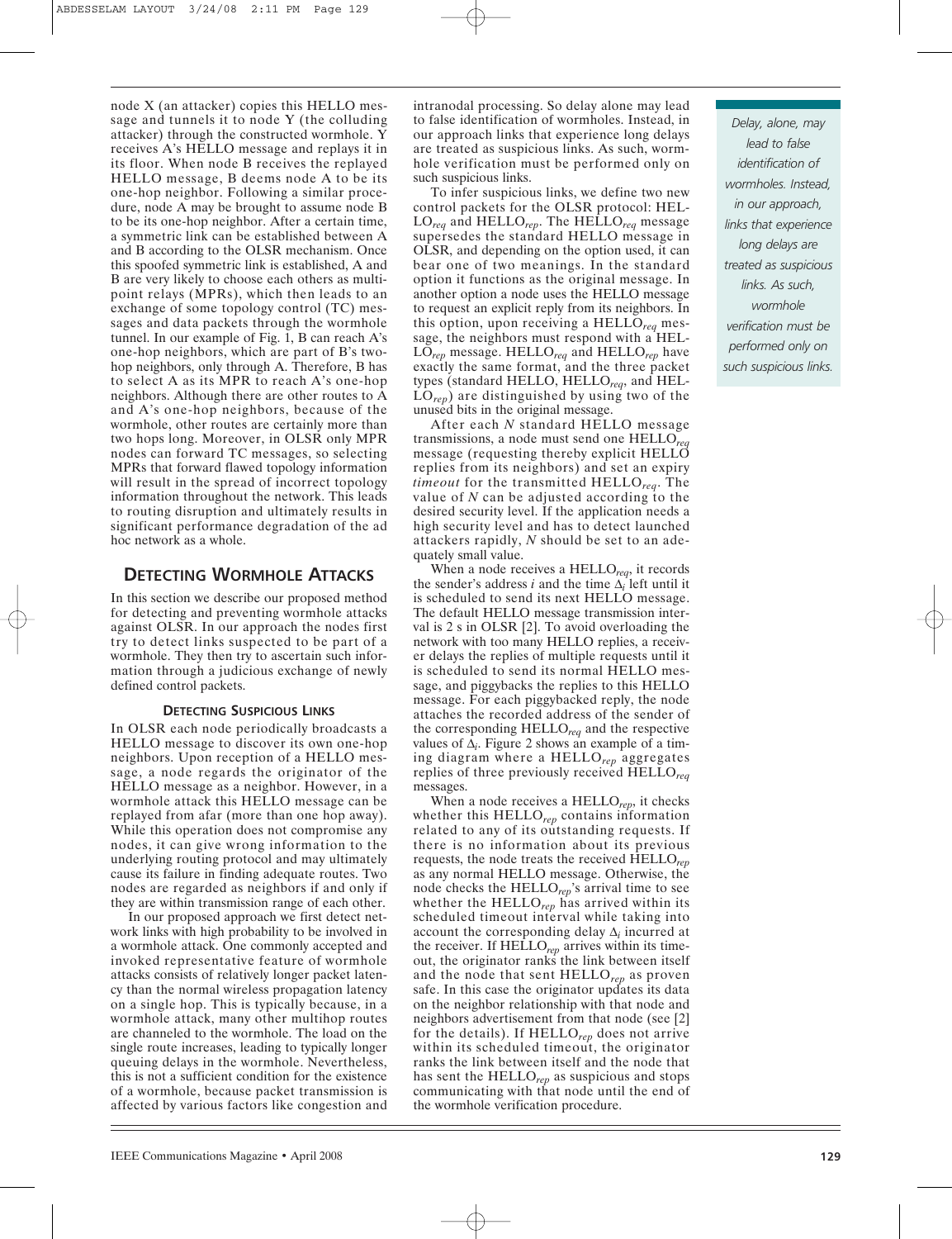

**■ Figure 2.** *HELLO*rep *aggregation.*



**■ Figure 3.** *Message exchange for detecting a wormhole.*

## **WORMHOLE VERIFICATION**

After detecting suspicious links, the originator of HELLO*req* performs a verification procedure for each suspicious link to check whether there is any wormhole tunnel sitting along the path between itself and the other endpoint of the suspicious links. For this purpose, two new messages are added to the protocol. To detect the wormhole tunnel, the node sends a *Probing* packet to all of its suspect nodes. When a node receives the *Probing* packet, it replies with an ACK*prob* message to the originator of the *Probing* packet after stopping all transmissions of data packets. Let a *Probing* packet be sent by a node *i* to query a node *j* about its own wormhole status

reputation. Node *j* replies with an ACK*prob* packet where it piggybacks its own opinion about the status of node *i*. The reputation state of a node that has been inferred in the previous exchange of HELLO*req* and HELLO*rep* procedure can be either "proved" or "suspicious" depending on the conclusions derived from the suspicious link detection procedure. The ACK*prob* also contains the processing taken by the receiver of the *Probing* packet until the time it responded with the ACK*prob*. This timing information is used to tune an accurate timeout. If the node that receives a *Probing* packet does not have any information about the state of the source node, it omits sending the ACK*prob* and starts collecting the desired information by means of HELLO*req* and HEL-LO*rep* exchanges. When the originator of the *Probing* packet receives HELLO*req* instead of ACK*prob*, it immediately sends a HELLO*rep* and initializes a new timeout only for this node. The timeout of other nodes is not changed. When the node receives HELLO*rep*, it decides the state of the node that sends HELLO*rep* and sends this information to the originator of the *Probing* packet through ACK*prob*. If a node has to send both a *Probing* packet and ACK*prob*, each packet can piggyback another packet.

Figure 3 shows an example of a timing diagram of the exchange of these messages. To ensure the security of exchanging a *Probing* packet and ACK*prob*, end-to-end authentication is needed as in [10]. A sender chooses a large random number, sufficiently large that an attacker cannot guess, and concatenates it to the *Probing* packet. After that, the sender hashes the *Probing* packet and encrypts that message. If nodes use digital signatures, the sender sends the encrypted message with its certificate. Otherwise, if two nodes share a secret key, we can use symmetric key cryptography instead. When the node receives an encrypted *Probing* packet, first it decrypts that packet and then verifies the sender's identity. If the authentication is successful, the node builds an ACK*prob* that contains the state of the sender and the large random number that is chosen by the sender. In the same way the node hashes the ACK*prob* and encrypts it before sending it. After its reception, the sender verifies the validity of the ACK*prob* message before using the information it contains.

Once again, the originator of the *Probing* packet checks whether the ACK*prob* arrived within the required timeout. Similar to the HEL-LO*req* and HELLO*rep* procedure, the originator also decides in this exchange about possible suspicious links. To decide whether a suspicious link is traversing a wormhole tunnel, the node compares its evaluation of the reputation of the other endpoint of the suspicious link with the other node's evaluation of its own reputation status:

**(Proved, Proved):** If the result of the reputation of the remote node is *proved* and the contents of the encrypted ACK*prob* is proved, the originator concludes that the link between itself and the suspicious node does not contain a wormhole tunnel. The originator maintains the neighbor relationship with this node and accepts information from that node.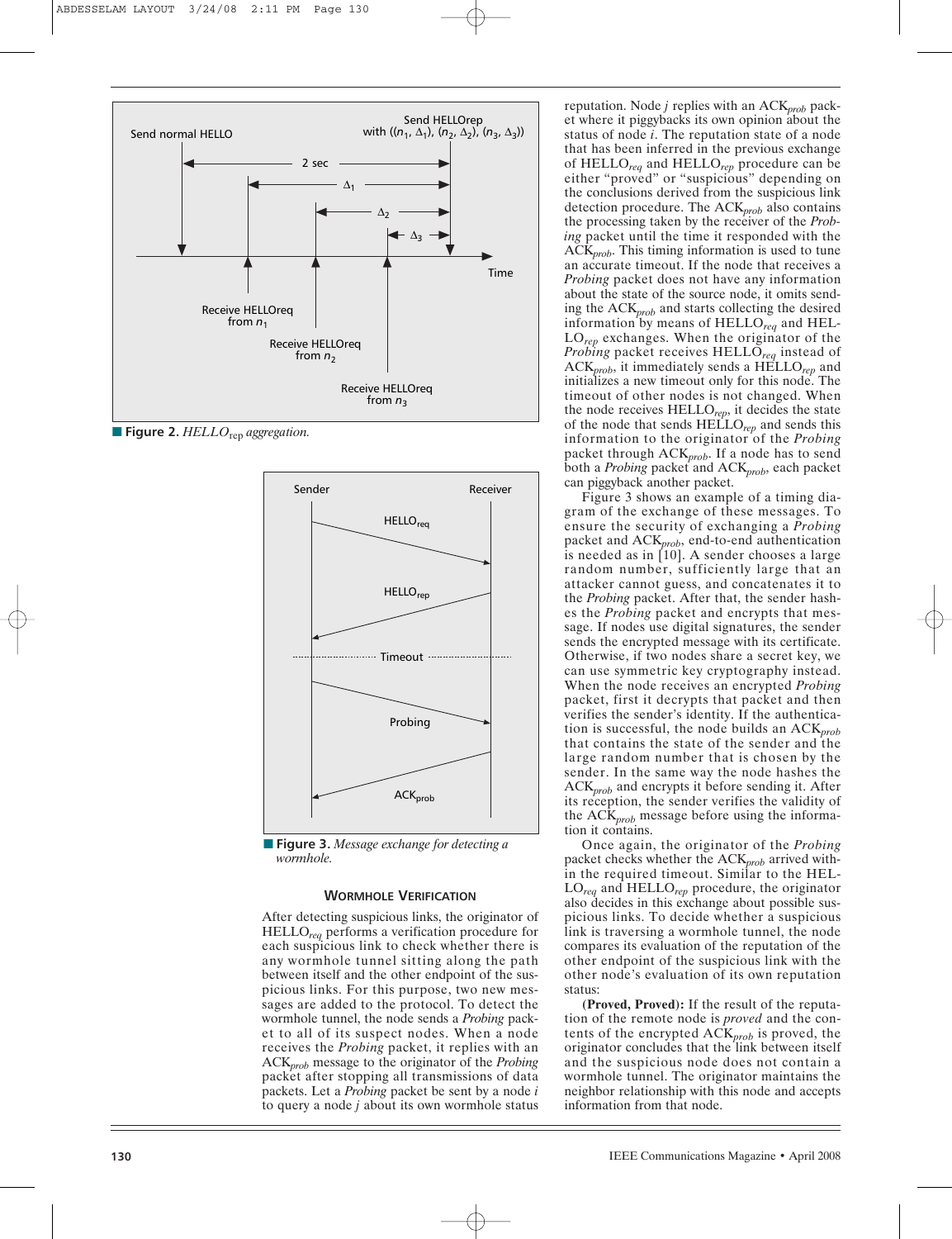•**(Suspicious, Proved) or (Proved, Suspicious):** If one of the two nodes judges the remote node or the content of ACK*prob* as *suspicious*, the originator concludes that the link is still suspicious. In this case the originator restarts communication with that node after a randomly chosen time. When this time expires, the originator proceeds again with the exchange of *Probing* and ACK*prob* packets. If the result of this exchange leads to the conclusion of at least one suspicious state, the originator treats this link as a wormhole tunnel.

**(Suspicious, Suspicious):** If the reputation of the remote node and the contents of the ACK*prob* are suspicious for both nodes, the originator concludes that the link contains a wormhole tunnel. As a result, the originator removes that node from its one-hop neighbors list and the two-hop neighbors which are one-hop neighbors to that node. If the suspected node has been chosen as an MPR, the originator moves it to a list of forced non-MPR nodes. The originator does not use that link, and packets arriving via that link are dropped until the next HELLO*req*-HELLO*rep* exchange procedure. If the originator has packets to send to the suspicious node, it has to find another path to reach that node excluding the wormhole link. If there is no other path to that node, the originator waits for the next HELLO*req*-HELLO*rep* exchange procedure to discover alternate paths.

#### **TIMEOUTS**

The value of the timeout has to be calculated carefully in order to avoid false decisions. If the timeout value is set too small, legitimate nodes can be mistakenly suspected. On the other hand, if the timeout is set to a very large value, it becomes hard to detect almost any wormhole attack. The timeout setting is related to whether it can distinguish the normal wireless transmission range of a single hop. Timeout can be then defined as follows:

$$
Timeout = \frac{2R}{V} + T_{proc},\tag{1}
$$

where *R* denotes the maximum transmission range of each node or radio coverage. *V* is the propagation speed of the wireless signal (e.g., light speed *C*). In our solution, if a link is regarded as suspicious, the link is given another chance to prove its legitimacy rather than being subject to immediate coercive measures. The parameter *Tproc* denotes the packet processing time and queuing delays within nodes. Usually, *Tproc* is hard to calculate by formulation as it heavily relies on topology, the amount of traffic sent/ received, and link conditions (with many collisions or not). In our solution a sender uses an approximation of a receiver's *Tproc* because it is not used for any authentication in the HELLO*req*-HELLO*rep* exchange procedure. When the originator sends normal HELLO messages and HELLO*req* messages, it records the difference between packet scheduling time and real transmission time. An average of the latest three records is calculated and is used as *Tproc* in the HELLO*req*-HELLO*rep* exchange procedure. However, an approximation of  $T_{proc}$  is not need-



■ **Figure 4.** *Wormhole link detection rate for different network sizes (HEL-* $LO_{\text{rea}}$  *emission interval*  $N = 5$ *, wormhole attack duration = 30sec).* 

ed in the *Probing*-ACK*prob* exchange procedure due to the used end-to-end authentication. Therefore, the sender uses  $T_{proc}$  from the receiver, the difference between the *Probing* packet receiving time, and the ACK*prob* sending time to decide whether there is a wormhole link or not.

# **PERFORMANCE EVALUATION**

In this section we evaluate the performance of our scheme using the ns*-2* simulator. We generated a number of random topologies with *M* nodes over a square field, where *M* ranges from 10 to 50. The square field size is varied from 300  $\times$  300 m to 1500  $\times$  1500 m depending on network size (i.e., number of nodes). The maximum transmission range of each node is set to 250 m. The malicious node pair is selected randomly among the nodes in the formed network. To prevent statistical biases, the presented results are the average of 100 simulation runs. Every node, including the malicious nodes, and control messages such as HELLO or TC messages follow the default settings in the specifications of the OLSR protocol [2].

Figure 4 shows the wormhole link detection rate as a function of the tunnel length for different network sizes. Tunnel length refers to the number of hops between the malicious nodes. The HELLO*req* emission interval is equal to 5 (which means that after sending five normal HELLOs, a HELLO*req* is sent), and the duration of the wormhole attack is set to 30 s. We define a wormhole link detection rate as the proportion of the number of detected links that contain wormhole tunnels to all links that contain wormhole tunnels. The results show that wormholes are detected more in the configuration where this attack is launched over a longer hop count. This result is quite obvious, since through a wormhole tunnel packets are encapsulated and decapsulated repeatedly, which leads to more delayed transmissions. In the case of less than three hops, the detection rate is relatively low.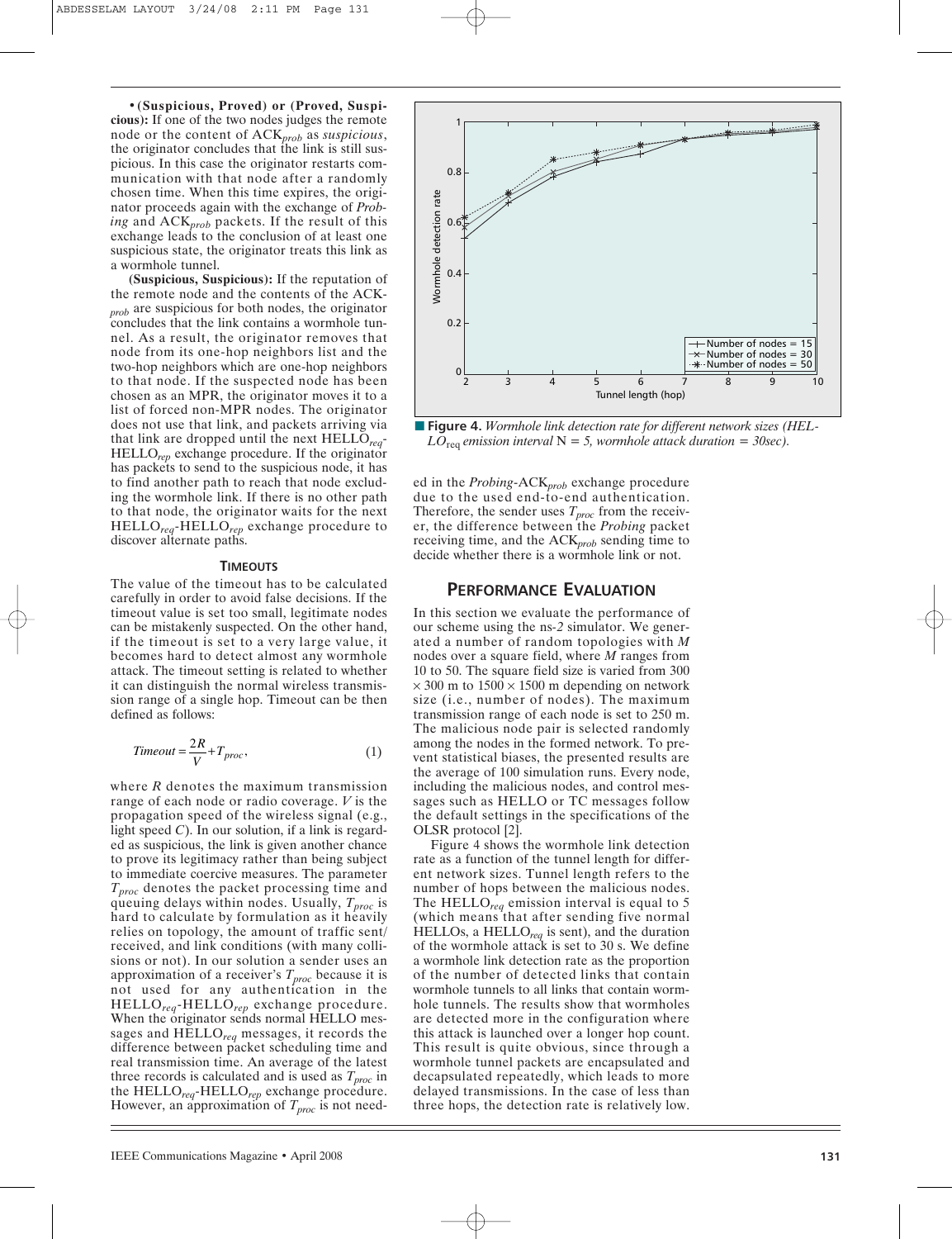This can be explained by the effect of an overestimated  $T_{proc}$ . In fact, when the sender has many packets to send,  $T_{proc}$  can erroneously be set to a large value. Therefore, as the sender's *Tproc* can be overestimated, some wormhole attacks go undetected. However, we can notice that this overestimated *Tproc* does not affect the detection rate of wormhole attacks over a path with a length exceeding four hops. We conclude here that the number of nodes constructing the wormhole tunnel more or less affects its detection.

Figure 5 shows results on detection accuracy. Detection accuracy is measured as the ratio of links that effectively contain wormhole tunnels to the links that are judged suspicious by our solution. The results show that detection accuracy depends on the correlation between the number of nodes and the tunnel length. In a network



■ **Figure 5.** *Wormhole link detection accuracy (HELLO<sub>req</sub> emission interval N = 5, wormhole attack duration = 30sec).*





of 15 nodes, the detection accuracy rarely decreases as the tunnel length increases. However, in larger networks (e.g., 30 and 50 nodes), the detection accuracy decreases dramatically as the tunnel length increases. This can be explained by the number of neighbors that can be selected to form wormhole tunnels by malicious nodes. When the number of nodes in the network is equal to 15, the number of any node's neighbors is more likely to be small; as the tunnel length increases, it becomes rarely obvious to find another route similar to that of the detected wormhole tunnel. However, if the number of nodes in the network becomes larger, malicious nodes are more likely to have many neighbors even though they are far away from each other and connected through a longer wormhole tunnel. Moreover, in OLSR each node periodically sends routing control messages, which increases the load in dense networks. As these routing control messages are tunneled through the wormhole tunnel, the traffic increases dramatically, and congestion becomes inevitable through the path of that wormhole tunnel. This makes the legitimate nodes suspect and faultily identify some links as containing wormhole tunnels because of the increased delays.

Figure 6 presents the wormhole link detection rate for different HELLO*req* emission intervals and different wormhole attack durations when the number of nodes is 30. The graph elucidates the correlation between HELLO*req* emission intervals and wormhole attack durations. If the wormhole attack duration is shorter than the HELLO*req* emission interval, the wormhole link detection rate becomes poor (i.e., less than 0.5). This is due to the fact that there are some nodes that do not perform the HELLO*req*-HELLO*rep* exchange procedure. Our approach shows a good detection rate after two HELLO*req* emission intervals. This result demonstrates the impact of the HELLO*req* emission interval on detection time. If the HELLO*req* emission interval is long enough, it takes more time to detect any wormhole tunnel. Therefore, an application that needs a high security level has to use small HELLO*req* emission intervals.

# **CONCLUSION**

Wormhole attacks are severe attacks that can easily be launched even in networks with confidentiality and authenticity. Malicious nodes usually target the routing control messages related to topology or routing information. In this article we have presented an effective method for detecting and preventing wormhole attacks in OLSR. To detect wormhole tunnels, we use a simple four-way handshaking message exchange. The proposed solution is easy to deploy: it does not require any time synchronization or location information; nor does it require any complex computation or special hardware. The performance of this approach shows a high detection rate under various scenarios.

## **REFERENCES**

[1] Y. C. Hu, A. Perrig, and D.B. Johnson, "Wormhole Attacks in Wireless Networks," *IEEE JSAC*, vol. 24, no. 2, Feb. 2006, pp. 370–80.